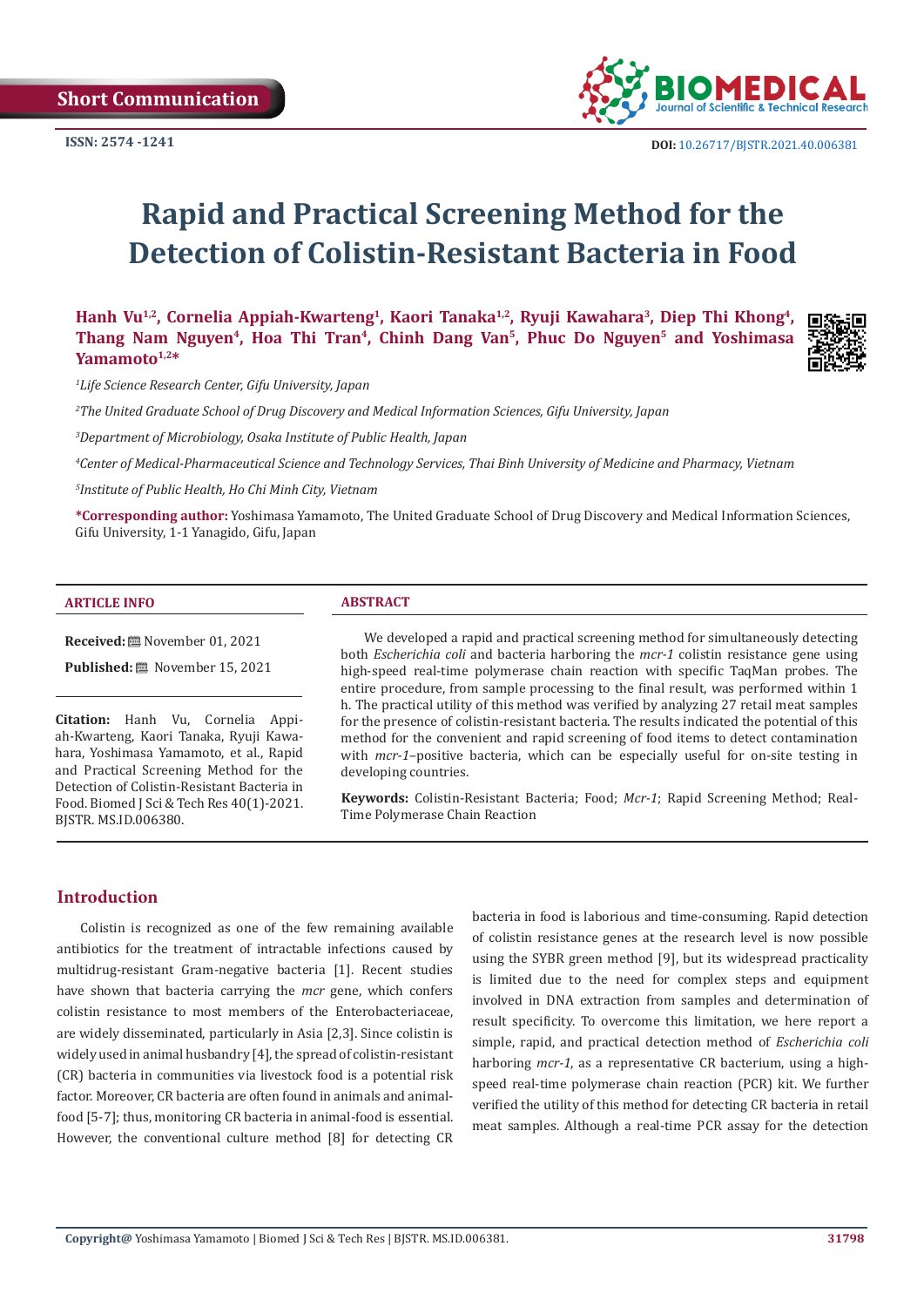of *mcr* genes from bacterial isolates has already been established, this newly proposed detection method holds practical relevance for widespread use, as the entire procedure, from food sample processing to the final result, can be completed within only 1 h.

# **Materials and Methods**

A total of 27 retail meat samples, including pork and chicken, were collected from 10 markets (two supermarkets and eight local traditional markets) in Vietnam and five supermarkets in Japan during November and December 2019. None of the eight traditional markets in Vietnam maintained a refrigerator for meat preservation. In contrast, the two supermarkets in Vietnam and all five supermarkets in Japan had refrigerators for food storage. Each sample was collected from one meat type per market. Bacterial cultures and DNA extraction were performed on the collection day. Ten grams of each meat sample were placed in a stomacher bag (AS ONE, Osaka, Japan) containing 90 mL buffered peptone water. The samples were hand-homogenized for 2 min. The resulting homogenate was inoculated on CHROMagar COL-APSE (CHROMagar, Paris, France), a selective medium for CR Gram-negative bacteria, and cultured at 37 °C for 24 h. CR *E. coli*-like colonies were distinguished based on colony color (dark pink to reddish) after cultivation [8,10]. A representative colony was isolated by sub-culturing on MacConkey agar, and bacterial

identification was performed. The colistin minimum inhibitory concentration (MIC) was estimated, and colistin resistance genes (*mcr-1* to -5) were detected by multiplex PCR as described previously [6,11].

In parallel, DNA was extracted from 1 mL of the homogenate using the Kaneka Easy DNA Extraction Kit version 2 (Kaneka, Tokyo, Japan). The presence of *E. coli* and the colistin resistance gene *mcr-1* in the DNA extracts was determined by real-time PCR using a mobile PCR device, PicoGene PCR1100 (Nippon Sheet Glass, Tokyo, Japan). PCR primers and TaqMan probes for realtime PCR detection of *E. coli* 16S rRNA and *mcr-1* were prepared as described previously (Table 1) [12]. Details regarding the realtime PCR, including PCR mixtures and thermal cycling conditions, are provided in Tables 2 & 3, respectively. The DNA extract of the CR *E. coli* strain (E362) [6] carrying *mcr-1* was utilized as a positive control in PCR. The entire 50 PCR cycles were completed within only 21 min. Moreover, the real-time PCR device could simultaneously measure fluorescence at three different wavelengths for the same sample. Two fluorescent dye-labeled TaqMan probes (Integrated DNA Technologies, Singapore), Cy5 for *E. coli* 16S rRNA and FAM for *mcr-1*, were used for each sample. The entire protocol is outlined in Figure 1. Figure 2 shows representative real-time PCR profiles of the samples.



**Figure 1:** Outline of the screening protocol using mobile real-time PCR PicoGene® PCR1100. BPW, buffered peptone water.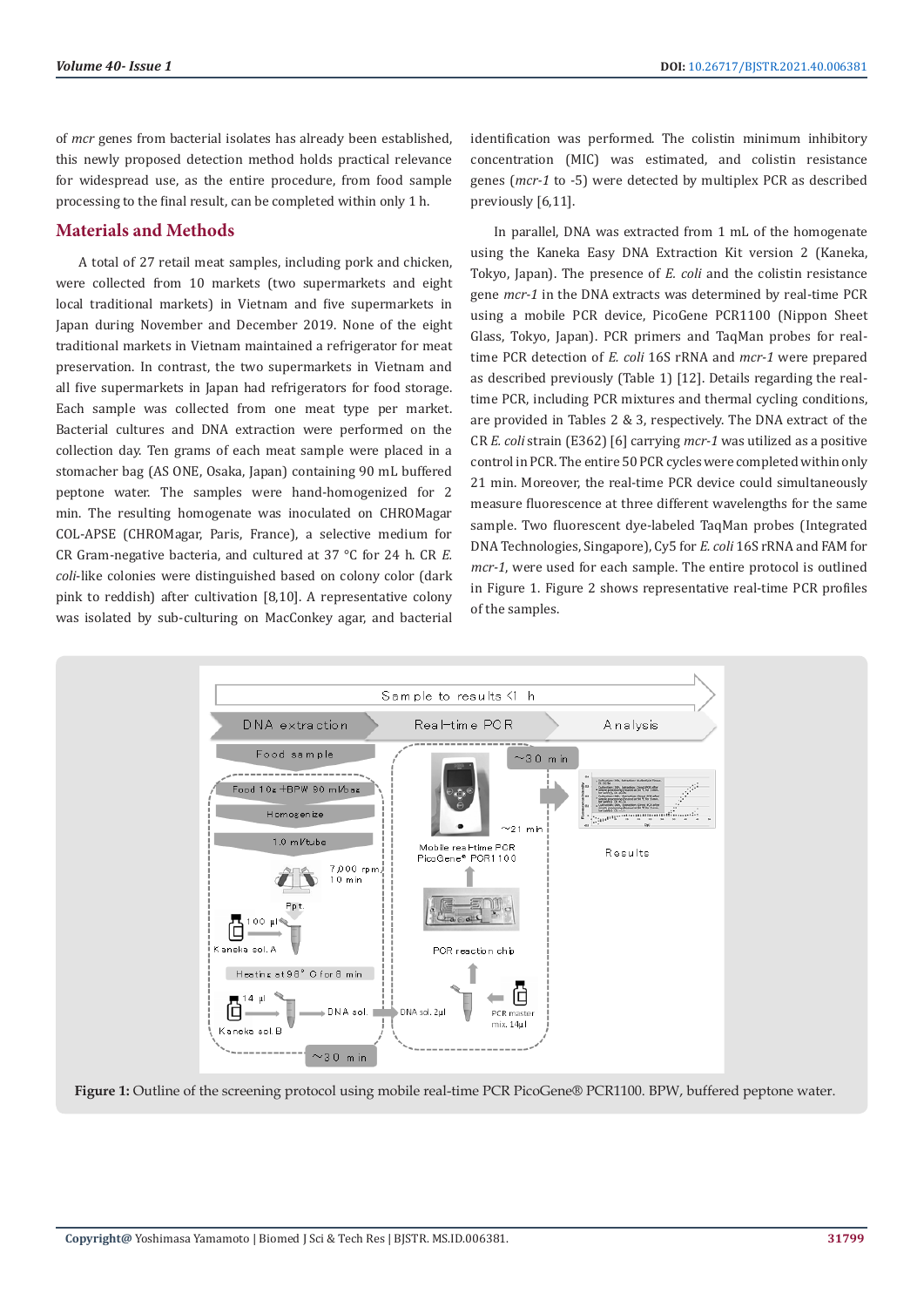**Table 1:** Primers and probes used in the study [12].

| <b>Amplified gene</b>    | Primer sequences (5'-3')                |  |  |  |
|--------------------------|-----------------------------------------|--|--|--|
| 16S rRNA E. coli forward | TGGAGCATGTGGTTTAATTCGA                  |  |  |  |
| 16S rRNA E. coli reverse | <b>TGCGGGACTTAACCCAACA</b>              |  |  |  |
| mcr-1 forward            | TCAGCAGTCATTATGCCAG                     |  |  |  |
| mcr-1 reverse            | ATACTCAATACTGGCAAGC                     |  |  |  |
| <b>Probes</b>            | Sequences (5'-3')                       |  |  |  |
| 16S rRNA E. coli probe   | Cy5-CACGAGCTGACGACAACCATGCA-BHQ2        |  |  |  |
| mcr-1 probe              | FAM-TCGCGTGCATAAGCCGCTGCGTAGCT-<br>BHO1 |  |  |  |

**Table 2:** Real-time PCR assay reaction mixture.

|                       |  | 1x KAPA Plant PCR Buffer*             | 8 µL                    |  |
|-----------------------|--|---------------------------------------|-------------------------|--|
|                       |  | 25 mM MgCl2                           | $0.64$ $\mu$ L          |  |
| Master mix            |  | $20 \mu M$ mcr-1 primers              | $1.28 \mu L$            |  |
|                       |  | 20 µM <i>E. coli</i> 16S rDNA primers | $1.28 \mu L$            |  |
| $(14 \mu L)$          |  | 10 μM <i>mcr-1</i> FAM-probe          | $0.32 \mu L$            |  |
|                       |  | 10 μM E. coli 16S rRNA Cy5-probe      | $0.32 \mu L$            |  |
|                       |  | KAPA3G Plant DNA polymerase*          | $2.5 \text{ U}/1 \mu L$ |  |
| Template DNA extracts |  |                                       | 2 µL                    |  |
| Total                 |  |                                       | $16 \mu L$              |  |

Note: \*NIPPON Genetics, Tokyo, Japan

**Table 3:** Real-time PCR cycling conditions.

| Step 1 | $95\text{ °C} \times 5\text{ s}$                                    |  |  |  |  |
|--------|---------------------------------------------------------------------|--|--|--|--|
| Step 2 | $[95 °C \times 3 s \rightarrow 60 °C \times 15 s] \times 50$ cycles |  |  |  |  |

**Table 4:** Detection of colistin-resistant bacteria in food.

### **Results and Discussion**

The detection sensitivity of the method was assessed using pork meat samples spiked with an *mcr-1*-positive *E. coli* strain culture. The lower limit of *mcr-1*-*E. coli* detection for the entire method, from DNA extraction to detection by real-time PCR, was 7  $\times$  10<sup>2</sup> CFU/g; however, a minimum of 7  $\times$  10<sup>3</sup> CFU/g was required for quantification using a linear correlation. In the validation study using retail meat samples, CR *E. coli*-like bacteria were detected using the culture-based method in eight out of ten chicken and in three out of seven pork samples purchased in Vietnam (Table 4). The semi-quantitative levels of CR bacteria in these samples were in the range 10<sup>3</sup>–10<sup>8</sup> CFU/g (Table 4). All representative CR *E. coli* isolates from each sample were confirmed to be resistant to colistin (MIC  $\geq$  4 µg/mL) and possessed *mcr*-1 but not *mcr*-2 to -5, except for the H-E market pork sample, which harbored *mcr*-3 in addition to *mcr-1*, as determined by multiplex PCR. No samples from the Japanese supermarkets were contaminated with CR bacteria. All samples, except for the H-E market pork sample, that were positive via the culture-based method were also positive by real-time PCR (Table 4). Some culture-negative samples such as H-B market pork, T-B market chicken, T-B market pork, and T-E market chicken were PCR-positive. Such contradictory results may be attributed to the features of the real-time PCR method and its ability to detect *mcr-1* even in dead cells and/or non-*E. coli* cells. In contrast, a pork sample from the H-E market showed CR *E. coli* colonies after culturing but tested negative for *mcr-1* by real-time PCR. Such discrepant cases could be due to a low level of *mcr-1*–positive bacteria below the detection limit of the real-time PCR method or the presence of bacteria expressing non-*mcr* CR determinants [13].

| Location                | <b>Market</b> | Presence<br>of meat<br>refrigerator | Sample  | <b>Detection on CHROMagar COL-APSE</b> |                               | mcr-1-real-time PCR      |                     |
|-------------------------|---------------|-------------------------------------|---------|----------------------------------------|-------------------------------|--------------------------|---------------------|
|                         |               |                                     |         | Colistin-resistant                     | mcr-                          | Detection of             | Quantitative        |
|                         |               |                                     |         | bacteria detection <sup>a</sup>        | Escherichia coli <sup>b</sup> | $mcr-1$                  | level <sup>c</sup>  |
| Ho Chi Minh,<br>Vietnam | $H-A$         | Yes                                 | Chicken | $^{++}$                                | $\ddot{}$                     | $\ddot{}$                | $8.5 \times 10^{3}$ |
|                         |               |                                     | Pork    | $\overline{a}$                         | $\overline{\phantom{a}}$      | $\overline{\phantom{a}}$ | $-d$                |
|                         | $H-B$         | N <sub>o</sub>                      | Chicken | $^{+++}$                               | $\ddot{}$                     | $^{+}$                   | $9.8 \times 10^{5}$ |
|                         |               |                                     | Pork    | $\overline{a}$                         | $\overline{\phantom{a}}$      | $\ddot{}$                | ND <sup>e</sup>     |
|                         | $H-C$         | N <sub>o</sub>                      | Chicken | $^{++}$                                | $\ddot{}$                     | $\ddot{}$                | $9.8 \times 10^{5}$ |
|                         |               |                                     | Pork    | $^{+}$                                 | $\ddot{}$                     | $^{+}$                   | $4.1 \times 10^{4}$ |
|                         | $H-D$         | Yes                                 | Chicken | $^{++}$                                | $\ddot{}$                     | $\ddot{}$                | <b>ND</b>           |
|                         |               |                                     | Pork    | ٠                                      |                               |                          |                     |
|                         | $H-E$         | No                                  | Chicken | $^{+++}$                               | $\ddot{}$                     | $^{+}$                   | $1.1 \times 10^{8}$ |
|                         |               |                                     | Pork    | $\ddot{}$                              | $\ddot{}$                     | $\overline{\phantom{a}}$ |                     |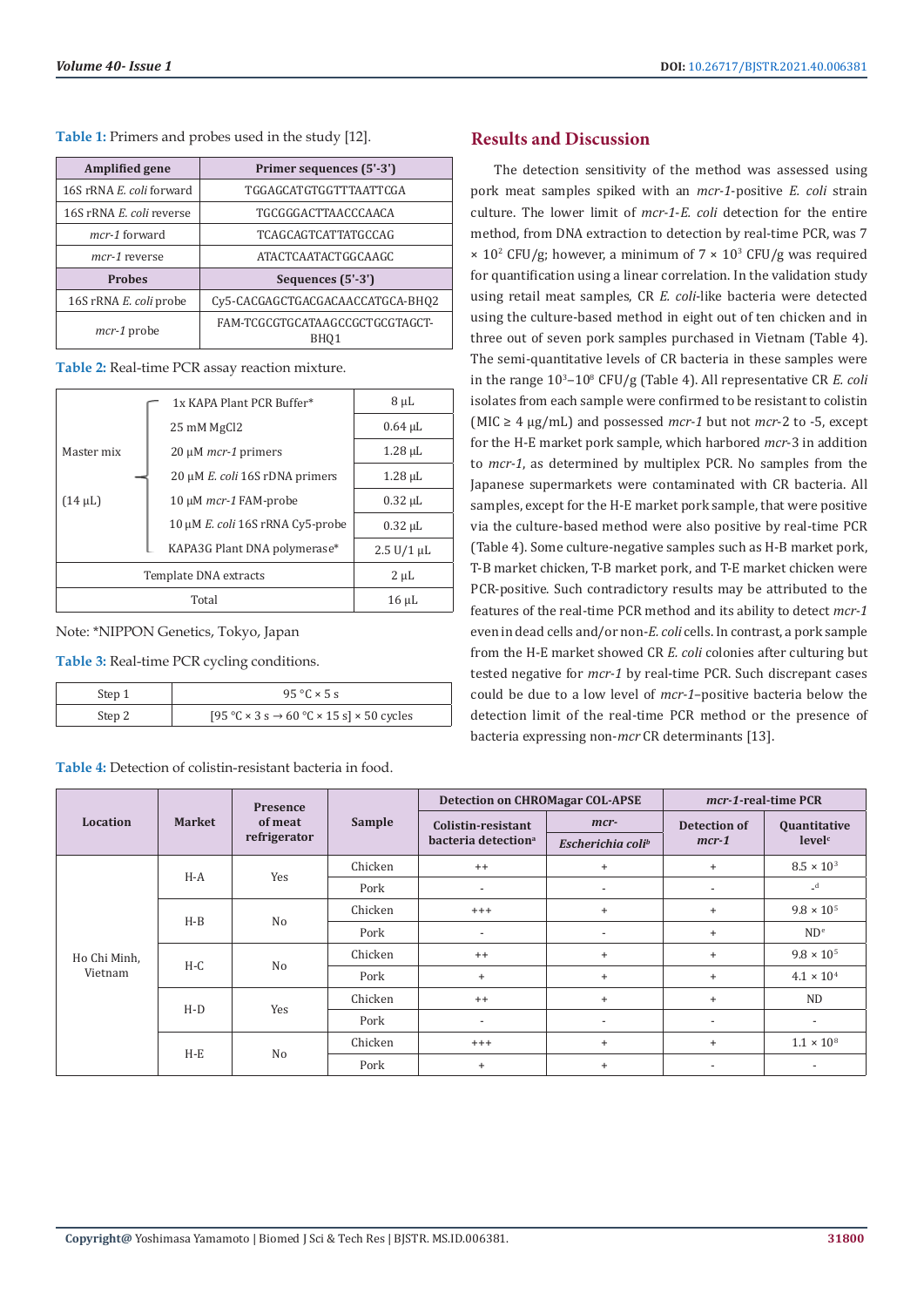| Thai Binh,<br>Vietnam | T-A           | No             | Chicken         | $++$                     | $+$                      | $\ddot{}$                | $1.9 \times 10^{4}$      |
|-----------------------|---------------|----------------|-----------------|--------------------------|--------------------------|--------------------------|--------------------------|
|                       |               |                | Pork            | $^{++}$                  | $\ddot{}$                | $\ddot{}$                | ND                       |
|                       | $T-B$         | No             | Chicken         | $\overline{\phantom{a}}$ | $\overline{\phantom{a}}$ | $\ddot{}$                | $1.9 \times 10^{4}$      |
|                       |               |                | Pork            | $\overline{\phantom{a}}$ | $\overline{\phantom{a}}$ | $\ddot{}$                | <b>ND</b>                |
|                       | $T-C$         | No             | Chicken         | $^{++}$                  | $+$                      | $\ddot{}$                | $1.9 \times 10^{4}$      |
|                       | T-D           | N <sub>o</sub> | Chicken         | $^{++}$                  | $^{+}$                   | $\ddot{}$                | $9.1 \times 104$         |
|                       | $T-E$         | No             | Chicken         | $\overline{\phantom{a}}$ | $\overline{\phantom{a}}$ | $\ddot{}$                | $9.1 \times 104$         |
| Gifu, Japan           | $G-A,B,C,D,E$ | Yes            | Chicken $(5)^f$ | $\overline{\phantom{a}}$ | $\overline{\phantom{a}}$ | $\overline{\phantom{a}}$ | $\overline{\phantom{a}}$ |
|                       |               |                | Pork $(5)^f$    | $\overline{\phantom{a}}$ | $\overline{\phantom{a}}$ | $\overline{\phantom{a}}$ | $\overline{\phantom{a}}$ |

Note:

a. Semi-quantitative level of colistin-resistant bacteria colonies grown on a CHROMagar COL-APSE agar plate ranging from – to +++. -, no colonies; +, dozens of colonies; ++, hundreds of colonies; +++, above the countable range.

b. Presence of mcr-E. coli identified by the culture-based method and multiplex PCR.

- c. Number of bacteria harboring mcr-1 (E32 positive control strain equivalent) per gram of sample.
- d. Negative in real-time PCR.
- e. ND: not determined; levels below the real-time PCR linear range.
- f. Total number of samples tested.



**Figure 2:** Representative plots obtained from real-time PCR amplification of mcr-1 and E. coli 16S rRNA genes in meat samples.

- a) Positive control, *mcr-1 E. coli*.
- b) *mcr-1*–negative pork sample, H-A market pork.
- c) *mcr-1*–positive chicken sample, H-E market chicken.

The new method presented herein detects the target gene and facilitates quantitative analysis. In addition, the method using TaqMan probes has high detection specificity, and is simple because it does not require specificity verification by melting curve analysis, even for one-step extracted DNA from food. The results output the ratio of bacteria carrying *mcr-1* to the total number of *E. coli* cells, which may be *mcr-1*–positive or –negative bacteria (Figure 2). The detected quantitative *mcr-1* levels were higher than the CR *E. coli*-like bacterial levels determined via the culture-based method because the real-time PCR method detects all *mcr-1* regardless of bacterial species. The quantitative linear range detected via realtime PCR was between  $10^3$  and  $10^6$  CFU/g. Although the detected signal was below the quantitative linear range limit in some samples, they were still considered to have positive results via realtime PCR. The approach described in this study provides limited information regarding the degree of contamination; nevertheless, the developed method is reliable and practical owing to a short processing time, enabling the rapid screening of contaminating bacteria with *mcr-1* in food.

# **Conclusion**

A new rapid and practical screening method was developed for detecting CR *E. coli* in food samples. The developed method is advantageous because it is easy to perform, has a short processing time, and provides reliable results that are consistent with those obtained by traditional methods.

## **Declarations**

#### **Ethics Approval and Informed Consent**

Not applicable.